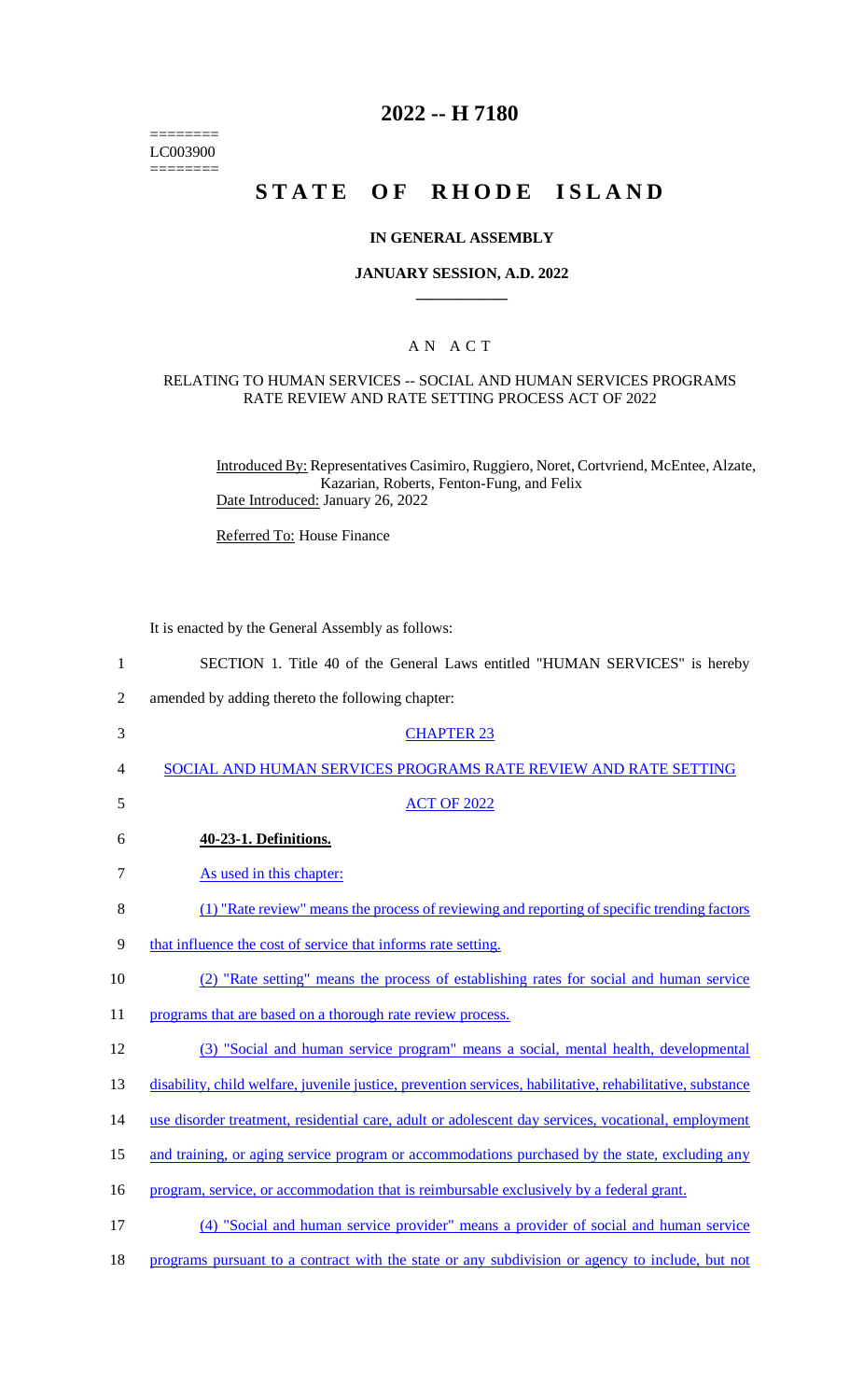| $\mathbf{1}$   | limited to, the department of children, youth and families (DCYF), the department of behavioral      |
|----------------|------------------------------------------------------------------------------------------------------|
| $\overline{2}$ | healthcare, developmental disabilities, and hospitals (BHDDH), department of human services          |
| 3              | (DHS), department of health (DOH) and Medicaid.                                                      |
| $\overline{4}$ | 40-23-2. Social and human service program rate review and rate reform.                               |
| 5              | The executive office of health and human services (EOHHS) shall conduct a                            |
| 6              | comprehensive rate review of all social and human service programs pursuant to having a contract     |
| 7              | with or licensed by the state or any subdivision of the department of children, youth and families   |
| 8              | (DCYF), the department of behavioral healthcare, developmental disabilities, and hospitals           |
| 9              | (BHDDH), department of human services (DHS), department of health (DOH) and Medicaid for             |
| 10             | the purposes of:                                                                                     |
| 11             | (1) Establishing a baseline understanding of reimbursement rates for all social and human            |
| 12             | service programs;                                                                                    |
| 13             | (2) Ensuring accurate and adequate reimbursement to social and human service providers               |
| 14             | that facilitate the availability of high-quality services to individuals receiving home and          |
| 15             | community-based long-term services and supports provided by social and human service providers;      |
| 16             | and                                                                                                  |
| 17             | (3) Ensuring the general assembly is informed and provided accurate financial projections            |
| 18             | on social and human service program costs, demand for services, and workforce needs to ensure        |
| 19             | access to entitled beneficiaries and services.                                                       |
| 20             | 40-23-3. Assessment and detailed reporting of current rates -- Collaboration of                      |
| 21             | departments and advisory committee.                                                                  |
| 22             | (a) EOHHS shall work in collaboration with the department of children, youth and families            |
| 23             | (DCYF), the department of behavioral healthcare, developmental disabilities, and hospitals           |
| 24             | (BHDDH), department of human services (DHS), department of health (DOH) and Medicaid and             |
| 25             | the advisory committee established in § 40-23-4 to assess current rates for social and human service |
| 26             | programs. This assessment shall include, but is not limited to, the following information and report |
| 27             | development:                                                                                         |
| 28             | (1) Assessment and detailed reporting on all social and human service program rates to be            |
| 29             | completed by October 1, 2022;                                                                        |
| 30             | (2) Assessment and detailed reporting on eligible social and human service programs to be            |
| 31             | completed by October 1, 2022;                                                                        |
| 32             | (3) Assessment and detailed reporting on utilization trends from the period of January 1,            |
| 33             | 2017 through December 31, 2021 for social and human service programs to be completed by              |
| 34             | October 31, 2022;                                                                                    |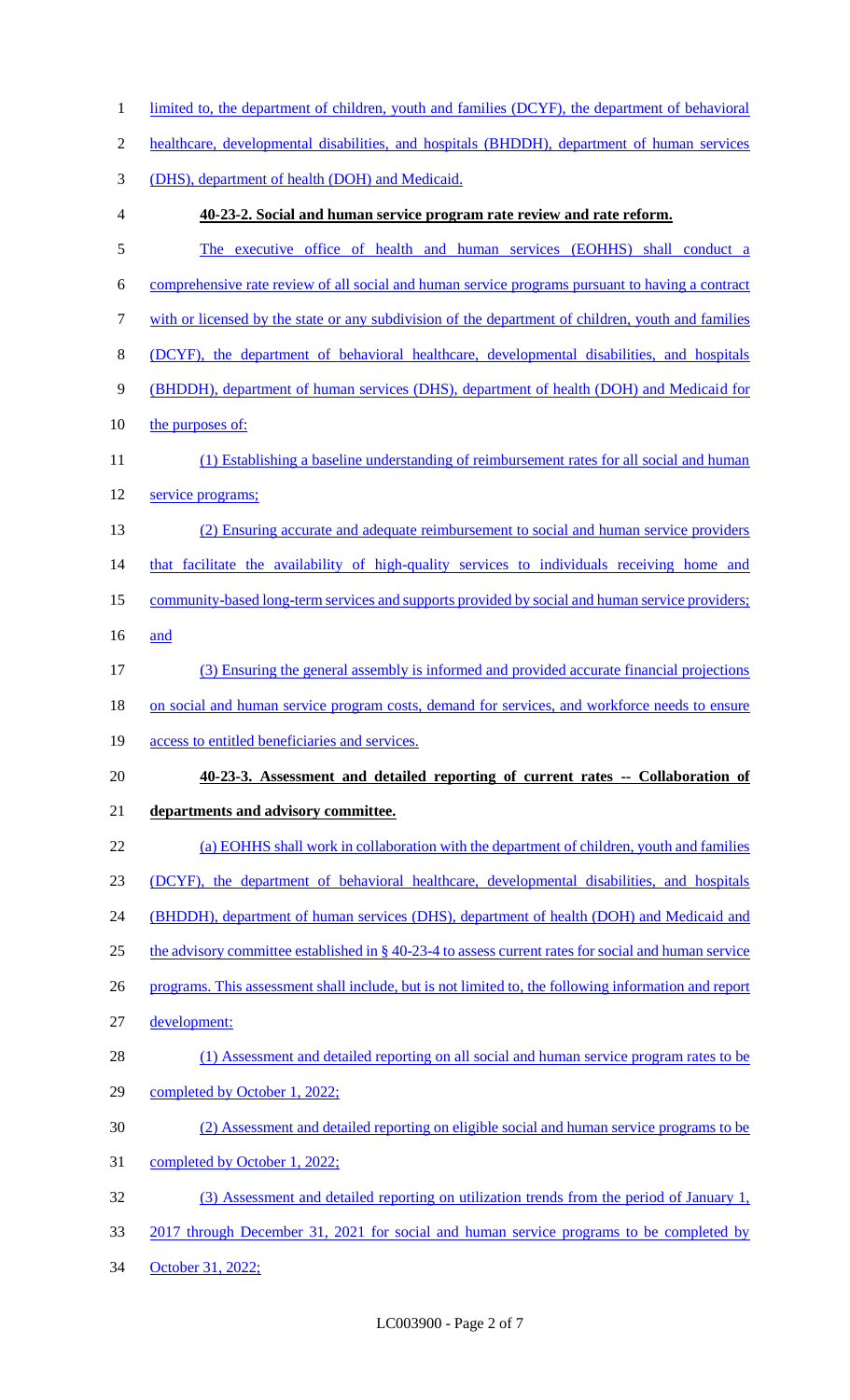(4) Assessment and detailed reporting on all rate methodology and rationale for established 2 rates as of January 1, 2023, for social and human service programs; (5) Assessment and detailed reporting on social and human service provider reported cost of established rates for services and contracts by January 1, 2023 for social and human service programs as of December 31, 2021; (6) Assessment and detailed reporting by January 1, 2023 on all professional licensed and unlicensed personnel requirements for established rates for social and human service programs pursuant to a contract or established fee schedule; (7) Assessment and reporting on access to social and human service programs, to include any wait lists and length of time on wait lists, in each service category by January 1, 2023. 11 (8) Assessment and reporting that includes comparable rates paid regionally for similar 12 social and human service providers by January 1, 2023; (9) Assessment and reporting of national Medicaid rates in comparison to Rhode Island 14 social and human service provider rates by January 1, 2023; and (10) Assessment and reporting on usual and customary rates paid by private insurers and 16 private pay for similar social and human service providers by January 1, 2023; (b) Detailed reports of this assessment will be submitted to the advisory committee, the speaker of the house, president of the senate, governor, senate finance committee, house finance 19 committee, house fiscal advisor, senate fiscal advisor, and director of the office of management and budget on or before March 1, 2023, and biennially thereafter. **40-23-4. Advisory committee** (a) There is hereby established the social and human services provider rate review and rate setting advisory committee, referred to in this section as the "advisory committee." The purpose of 24 this advisory committee is to provide expert review and recommendations for the process of rate setting and ongoing review of rate setting. The advisory committee shall: 26 (1) Review documents, reports, assumptions, and fiscal data for annual rate review assessment within thirty (30) days of receipt; (2) Define and establish consistent policy and methods for standardized service rate development, for the purposes of conducting a biennial "rate setting" in coordination with EOHHS by July 1, 2023 to ensure payments are consistent with efficiency, economy, and quality of care in order to enlist enough social and human service providers in order that care and services are available for beneficiaries and/or eligible persons. The biennial rate setting will be consistent with payment requirements established in §1902(a)(30)(A) of the Social Security Act and all federal, 34 and state law, regulations and quality and safety standards. The rate setting process must include,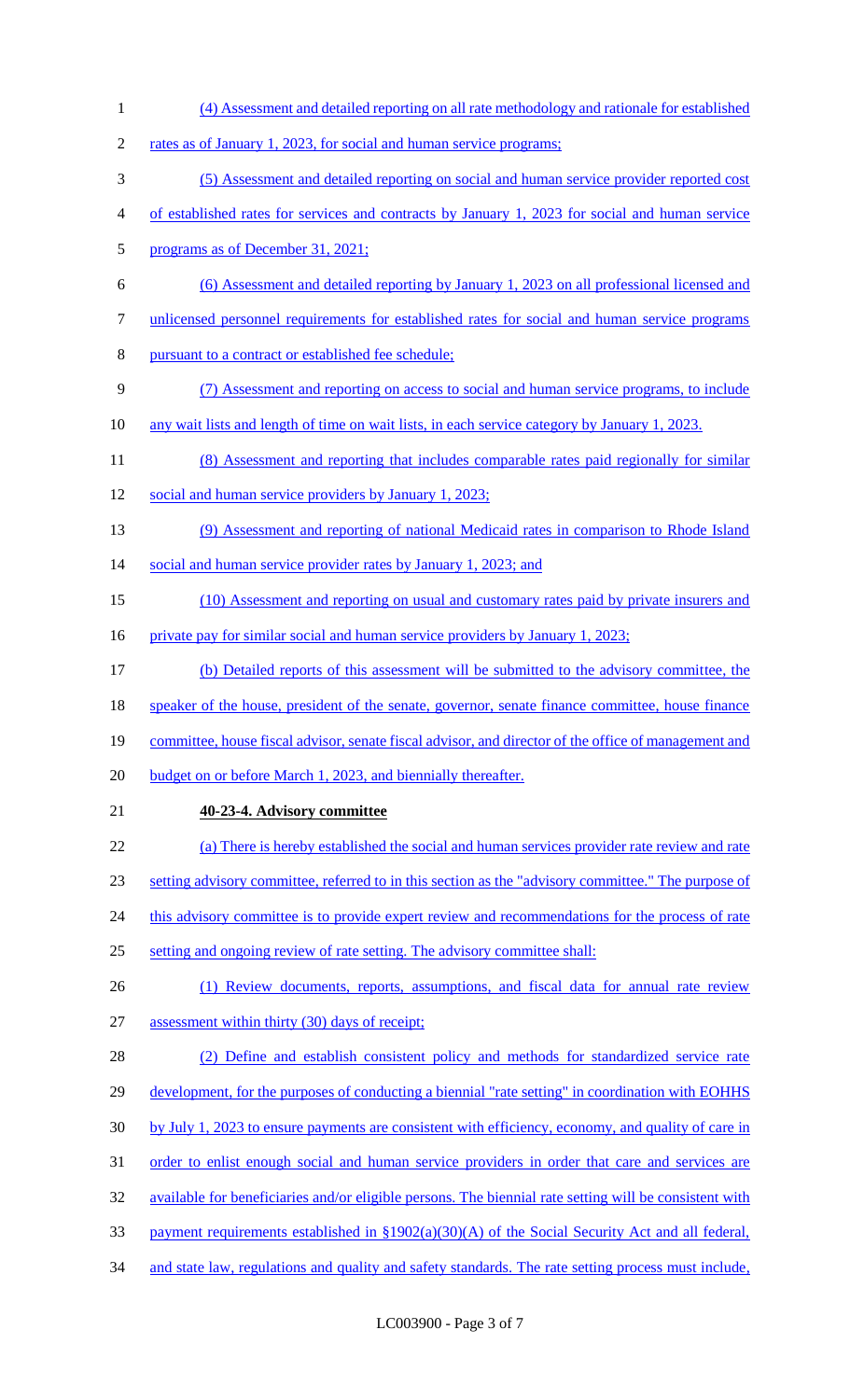but is not that limited to, industry standard methodology(ies); industry standard cost based assumptions, access to service benchmarks, relevant regional and national economic inflationary index, regional labor market indicators and benchmarks, Centers for Medicaid and Medicare Services (CMS) market basket indicators for relevant services, state mandated regulations and requirements of social and human service providers, triggers for adjustments according to projected trends, for the purposes of pricing of social and human service program rates. Proposed rates will 7 be published by January 1, 2024 and effective no later than July 1, 2024; (3) With the EOHHS, conduct public meetings to allow providers, recipients, and other interested parties an opportunity to comment on the report required by the provisions of this section; (4) Review petitions or proposals for provider rates to be reviewed or adjusted that are 11 received by the advisory committee from EOHHS pursuant to the provisions of subsection (a) of this section; and (5) Prepare written recommendations to the governor, the speaker of the house, and president of the senate as to all changes to the process of reviewing provider rates, including 15 measures to increase access to the process such as by providing for electronic comments by 16 providers and the public. (b) The advisory committee, may, by a majority vote, recommend to the EOHHS to include any rate that the EOHHS has selected to exclude or remove any rate that EOHHS has selected for 19 inclusion from the schedule pursuant to this section: (1) Determine whether any provider rates not scheduled for review during the next calendar 21 year should be recommended for review during that calendar year; and (2) Provide other assistance to the EOHHS and HHS agencies as requested. (c) On or before November 1, 2022, and each November 1 thereafter, EOHHS shall submit 24 a written report to the speaker of the house, the president of the senate, the governor and the advisory committee containing its determinations on all the provider rates reviewed pursuant to this 26 section and all of the data relied upon by the EOHHS in making its determinations for rate setting. EOHHS shall prepare proposed projections of cost associated with biennial rate setting for social 28 and human service programs. (d) The advisory committee shall consist of the following twenty-four (24) members: (1) The following members appointed by the senate president and the speaker of the house: (i) Four (4) providers of social and human service programs, at least one of whom is a long- term care home care provider, with two (2) to be appointed by the senate president and two (2) to be appointed by the speaker of the house, two (2) recipients, or designees of the recipients of social 34 and human service programs, one to be appointed by the senate president and one to be appointed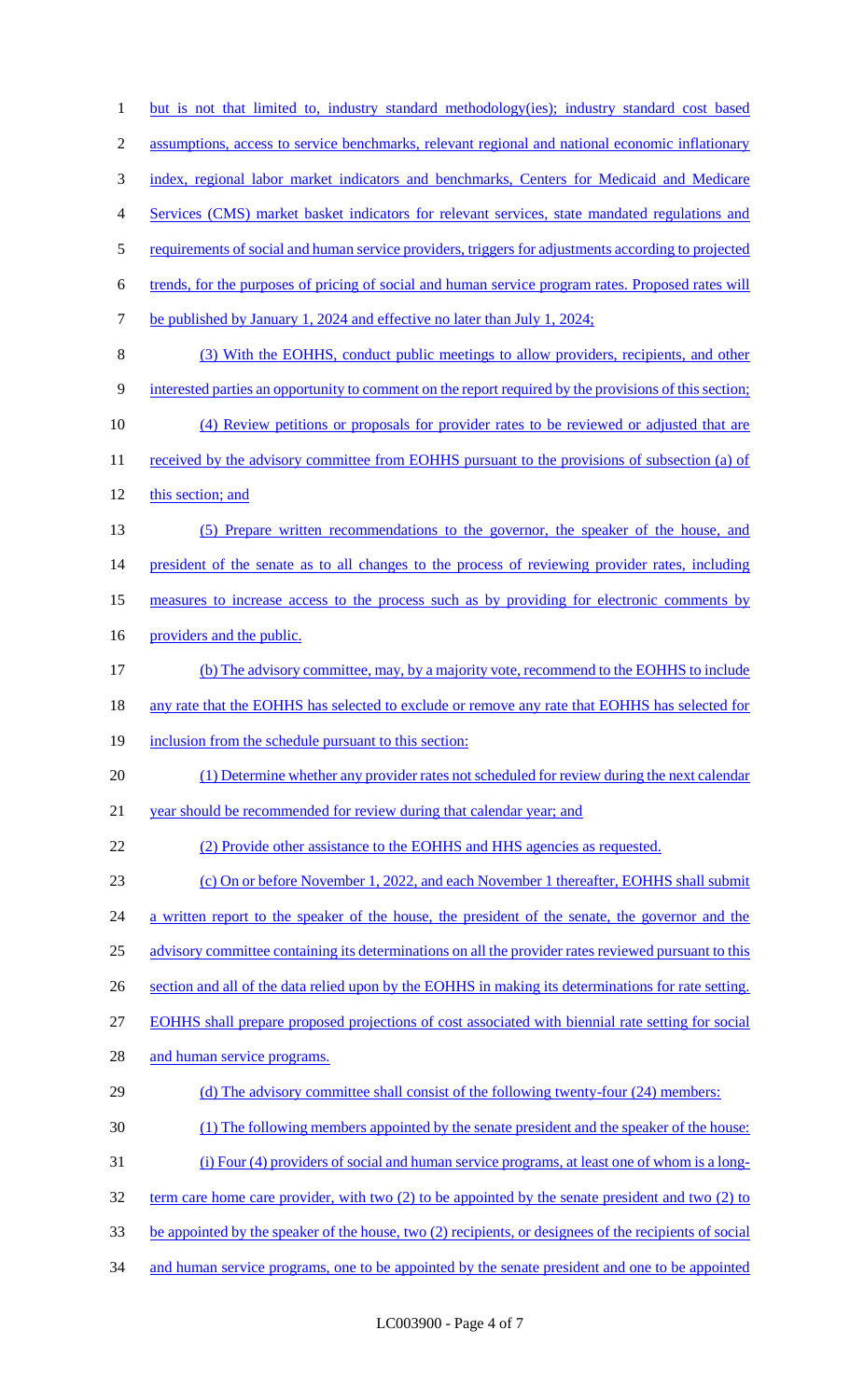1 by the speaker of the house, four (4) experts with relevant rate setting expertise (such as economists, 2 actuarialists, billing experts, policy experts), two (2) to be appointed by the senate president and 3 two (2) to be appointed by the speaker of the house, two (2) senators to be appointed by the senate 4 president, one from each political party, and two (2) representatives appointed by the speaker of 5 the house, one from each political party, 6 (ii) The following additional ten (10) members to be appointed by the secretary of EOHHS 7 as follows: 8 (A) A representative of the developmental disability council; 9 **(B)** A representative of the mental health association; 10 (C) A representative of the child advocate office; 11 (D) A representative of the Rhode Island parent information network; 12 (E) A representative of the community provider network of Rhode Island; 13 (F) A representative of the substance use and mental health leadership council of RI; 14 (G) A representative of the Rhode Island coalition for children and families; 15 (H) A representative of the senior agenda coalition; 16 (I) A representative of the AARP; and 17 (J) A representative of adult day services providers. 18 (e) The appointing authorities shall make their initial appointments to the advisory 19 committee no later than August 1, 2022. In making appointments to the advisory committee, to the 20 greatest extent possible, the appointing authorities shall consider the diversity of Rhode Island. 21 (f) Each member of the advisory committee shall serve at the pleasure of the official who 22 appointed the member. Each member of the advisory committee shall serve a four (4) year term 23 and may be reappointed for no more than one additional term. Members who have served two (2) 24 consecutive terms may be reappointed no sooner than one year after the end of the second term. 25 (g) The members of the advisory committee shall serve without compensation and without 26 reimbursement for expenses. 27 (h) At the first meeting of the advisory committee, to be held on or before September 1, 28 2022, the members shall elect a chair, vice-chair and secretary from among the members. 29 (i) The advisory committee shall meet at least once every quarter. The chair may call such 30 additional meetings as may be necessary for the advisory committee to perform its duties. 31 (j) The advisory committee shall develop bylaws and procedures to govern its operations. 32 (k) The department of administration, in collaboration with the executive office of health 33 and human services, shall assist the advisory committee in its work by providing resources, staff 34 support and any information that may be necessary to facilitate the purposes of this chapter.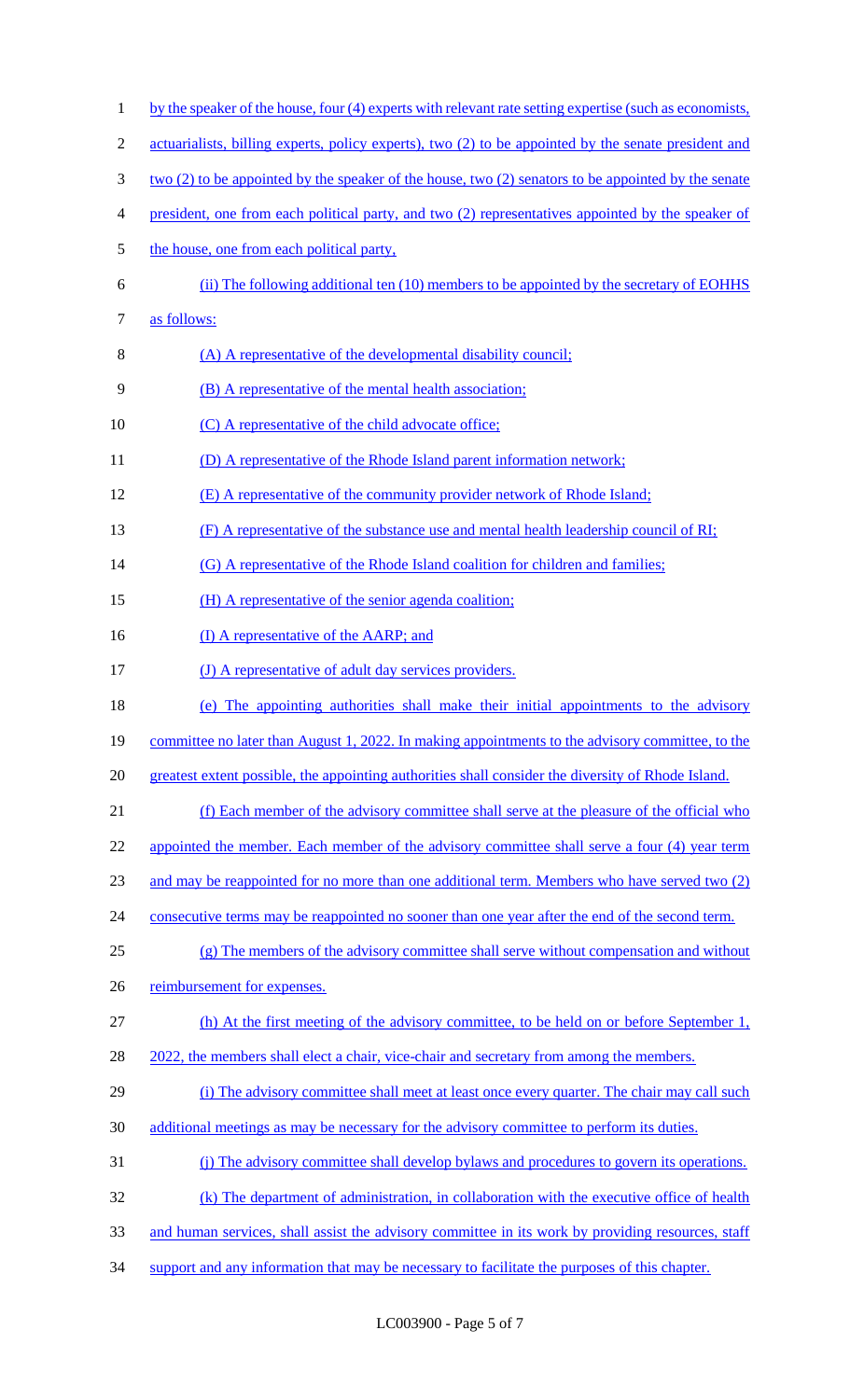## 1 **40-23-5. Funding.**

- 2 The general assembly shall annually appropriate any sums it may deem necessary to enable
- 3 the advisory committee to carry out its assigned purposes.
- 4 SECTION 2. This act shall take effect upon passage.

======== LC003900 ========